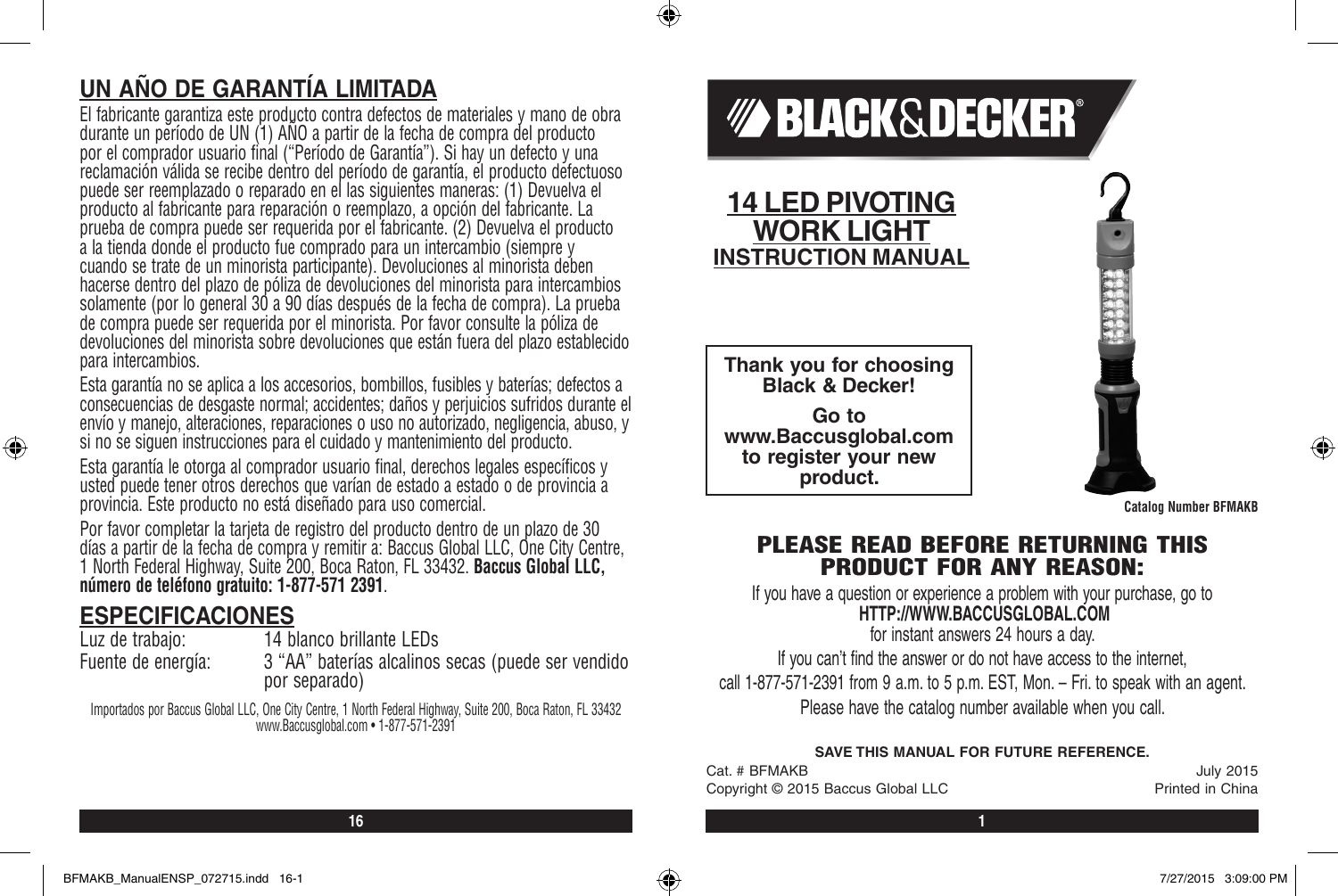# SAFETY GUIDELINES / DEFINITIONS

**DANGER:** Indicates an imminently hazardous situation which, if not avoided, will result in death or serious injury.

**WARNING:** Indicates a potentially hazardous situation which, if not avoided, could result in death or serious injury.

**ACAUTION:** Indicates a potentially hazardous situation which, if not avoided, may result in minor or moderate injury.

**CAUTION:** Used without the safety alert symbol indicates potentially hazardous situation which, if not avoided, may result in property damage.

**RISK OF UNSAFE OPERATION.** When using tools or equipment, basic safety precautions should always be followed to reduce the risk of personal injury. Improper operation, maintenance or modification of tools or equipment could result in serious injury and property damage. There are certain applications for which tools and equipment are designed. Manufacturer strongly recommends that this product NOT be modified and/or used for any application other than for which it was designed. Read and understand all warnings and operating instructions before using any tool or equipment.

# IMPORTANT SAFETY INSTRUCTIONS<br>A WARNING: This product or its power cord contains lead, a chemical known to

the State of California to cause cancer and birth defect or other reproductive harm. Wash hands after handling.

# **GENERAL SAFETY WARNINGS AND INSTRUCTIONS**

# **READ ALL INSTRUCTIONS**

**WARNING: Read all instructions before operating this work light. Failure to follow all instructions listed below may result in electric shock, fire and/or serious injury.**

### **WARNING: TO REDUCE THE RISK OF ELECTRIC SHOCK:**

- Do not put light in water or other liquid. Do not place or store appliance where it can fall or be pulled into a tub or sink.
- Keep light lamp away from materials that may burn.
- Do not clean this appliance with a water spray or the like.

#### **CAUTION: TO REDUCE THE RISK OF INJURY OR PROPERTY DAMAGE:** • **AVOID DANGEROUS ENVIRONMENTS:**

- Don't use the light in damp or wet locations. This unit is NOT waterproof. Do not immerse light in water or other liquids.
- Do not operate the light near flammable liquids or in gaseous or explosive atmospheres. Internal sparks may ignite fumes causing personal injury.
- Do not expose this unit to extremely high temperatures, flames or sparks.
- **TO REDUCE THE RISK OF INJURY,** close supervision is necessary when the light is used near children.
- **STORE IDLE APPLIANCES INDOORS.** When not in use, appliances should be stored indoors in dry and high or locked-up places – out of reach of children.
- **USE OF ACCESSORIES AND ATTACHMENTS.** Use only attachments recommended or sold by the manufacturer.
- **CHECK FOR DAMAGED PARTS.** A part that is damaged should be properly repaired or replaced by manufacturer before further use unless otherwise indicated elsewhere in this instruction manual. Have defective switches replaced by manufacturer. Do not use this appliance if the light mode button does not turn it on and off.
- Do not operate this unit with a missing or damaged light tube.
- Do not touch the light tube surface at any time.
- Never look directly into the light or shine the light into another person's eyes.
- Do not disassemble the main body of the unit. Other than the 3 "AA" size dry cell batteries, there are no user-replaceable parts.

# **ALKALINE BATTERY SAFETY INSTRUCTIONS**

**WARNING: Batteries can explode, or leak, and can cause injury or fire. To reduce this risk:**

- **Use only "AA" alkaline dry cell batteries in this unit.**
- Carefully follow all instructions and warnings on the battery label and package.
- Always insert batteries correctly with regard to polarity (+ and –), marked on the battery and the equipment.
- Do not short battery terminals.
- Do not charge batteries.

 $\bigcirc$ 

- Do not mix old and new; or alkaline, standard (carbon-zinc) and rechargeable (nickel cadmium or nickel metal hydride) batteries. Replace all of them at the same time with new batteries of the same brand and type.
- Remove dead batteries immediately and dispose of per local codes.
- Do not dispose of batteries in fire.

⊕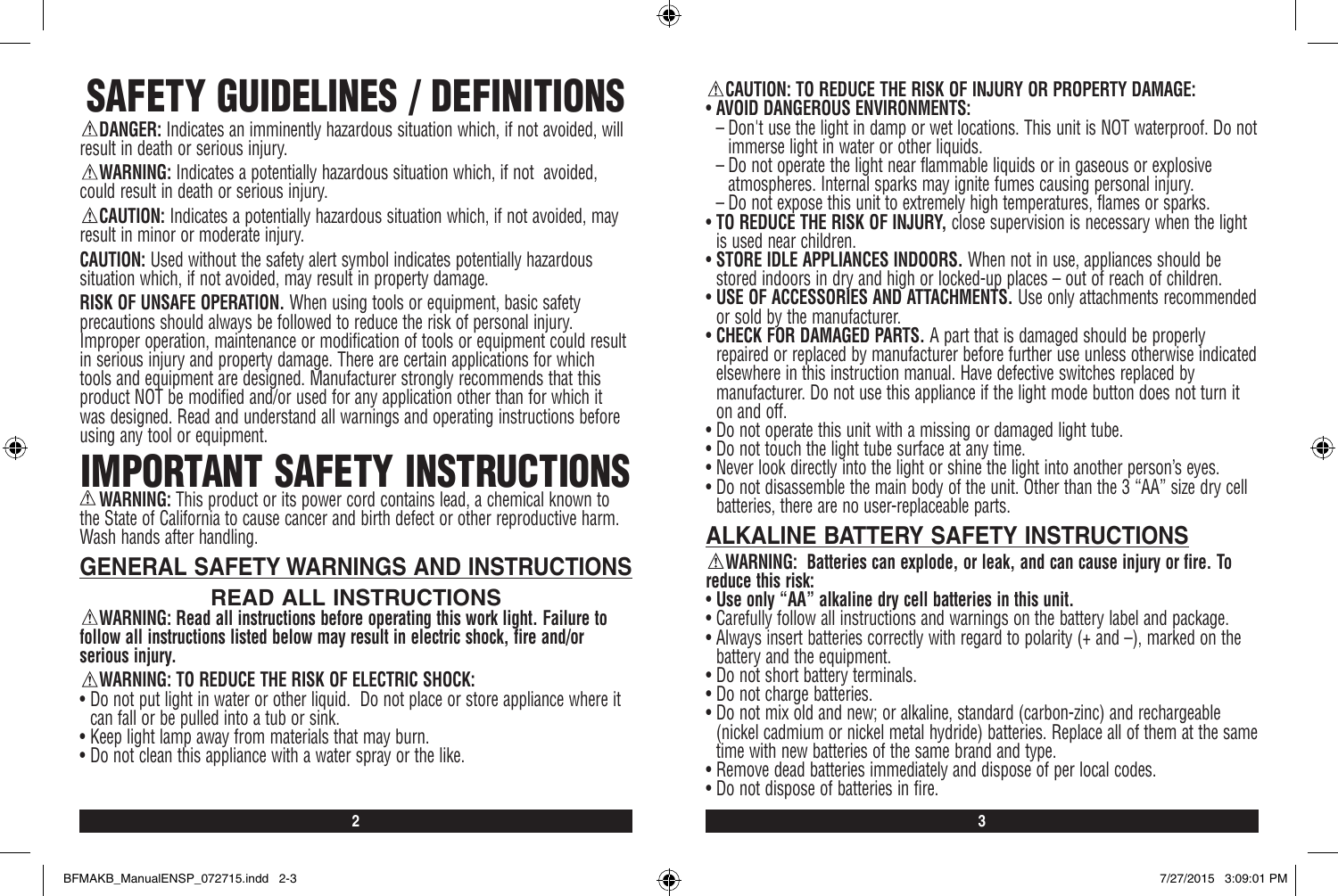• Keep batteries out of reach of children.

• Remove batteries if the device will not be used for several months.

"Transporting batteries can possibly cause fires if the battery terminals inadvertently come in contact with conductive materials such as keys, coins, hand tools and the like. The US Department of Transportation Hazardous Material Regulations (HMR) actually prohibit transporting batteries in commerce or on airplanes (i.e. packed in suitcases and carryon luggage) UNLESS they are properly protected from short circuits. So when transporting individual batteries, make sure that the battery terminals are protected and well insulated from materials that could contact them and cause a short circuit."

# SAVE THESE INSTRUCTIONS **INTRODUCTION**

Congratulations on purchasing your new *Black & Decker Work Light*. **Read this Instruction Manual and follow the instructions carefully before using your new work light.** 

# **FEATURES**

⊕



- 4. Three (3) "AA" alkaline dry cell battéries (may be sold
- 8. Light mode pushbutton (High/

**4 5**

## **POWER SUPPLY**

The unit is powered by three "AA" alkaline dry cell batteries (may be sold separately). Unscrew the base cover screw (counter-clockwise) and remove the base cover. Insert batteries as described in compartment, observing the cautions that follow. Replace and secure the base cover by screwing the base cover screw clockwise. Do not be over-tighten.

### **CAUTIONS**

 $\bigcirc$ 

- When replacing the "AA" alkaline dry cell batteries: Do not mix old and new, alkaline and rechargeable (nickel cadmium or nickel metal hydride) batteries. Always insert batteries correctly with regard to polarity (+ and –), marked on the battery and the equipment. Remove dead batteries immediately and dispose of per local codes.
- Follow all warnings regarding batteries in the Important Safety Instructions section of this manual.

# **OPERATING THE LIGHT**

- Position the unit as desired. Press the light mode pushbutton on the front of the unit.
- Press once for high intensity.
- Press again for medium intensity.
- Press a third time for to turn the light off.
- Press and hold the light mode pushbutton for about five seconds for flashing LEDs.

### **Adjusting the pivot tube**

The pivot tube allows the light to be tilted backward and forward to direct the illumination upward or downward.

### **CAUTION: TO REDUCE THE RISK OF PRODUCT DAMAGE:**

- Do not attempt to "force" the pivot tube beyond its maximum angle.
- The pivot tube was designed to tilt forward and backward only.
- The pivot tube was designed to be used when the unit is hanging or attached to a surface using its magnetic base. Using it when the unit is placed on a level, nonmetallic surface may cause the light to fall over and sustain damage.
- NEVER attempt to rotate the light tube itself. Always use the pivot tube to adjust the area of illumination.

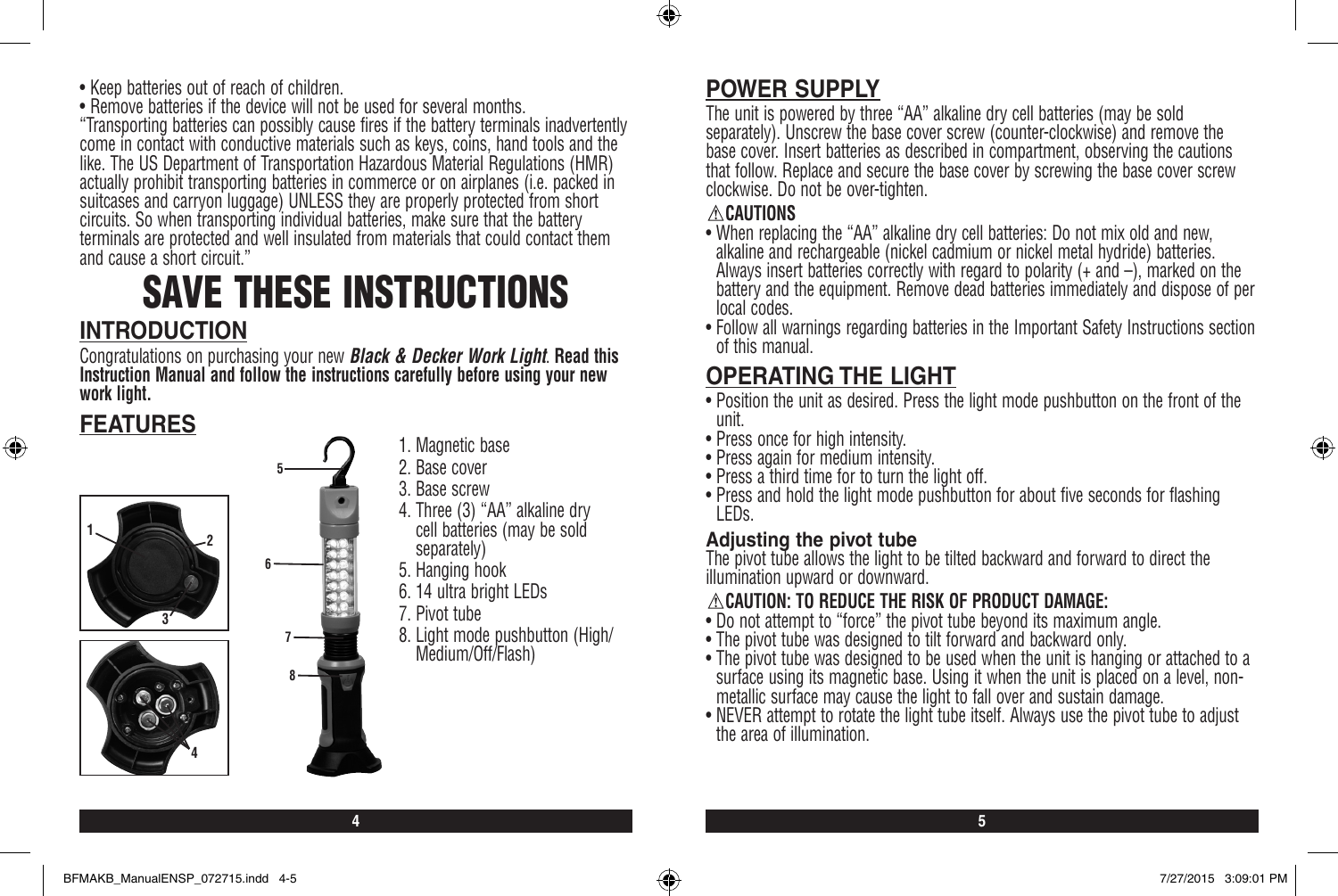#### **Using the hanging hook and magnetic base**

The hanging hook and magnetic base allow you to position the light for convenient, hands-free operation. The hanging hook rotates 360° to direct illumination as needed.

### **CAUTION: TO REDUCE THE RISK OF PRODUCT DAMAGE:**

- When light is hung by the hanging hook or attached using the magnetic base, do not shake the light or object that it is hanging from or attached to. Do not hang the light from or attach the light to any electrical wires or anything that it is not secure.
- Only use the hanging hook for hanging the light. The hanging hook is not intended to support additional weight. Do not attach or hang anything additional to the light or risk of breakage may occur.

# **CARE AND MAINTENANCE**

Never submerge the unit in liquids of any kind. If the unit gets dirty, gently clean the outer surfaces of the closed body casing with a soft cloth moistened with a mild solution of water and detergent.

Except for the batteries, there are no user-serviceable parts inside. Contact the manufacturer if any components have become worn or broken.

### **Safe Battery Disposal**

⊕

Refer to the Safety Warnings in the front of this Instruction Manual when selecting and replacing batteries. Always dispose of used batteries properly.

### **WARNING: TO REDUCE THE RISK OF INJURY/EXPLOSION:**

- Do not dispose of batteries in fire as this may result in an explosion.
- Do not expose the unit containing batteries to fire or intense heat as it may explode.

# **TROUBLESHOOTING**

⊕

| Problem                | <b>Solution</b>                                                                                                                                                                                                                                                                                                                                              |
|------------------------|--------------------------------------------------------------------------------------------------------------------------------------------------------------------------------------------------------------------------------------------------------------------------------------------------------------------------------------------------------------|
| Light will not operate | 1. The base cover screw may be loose. Screw the<br>base cover screw clockwise to secure. Do not<br>over-tighten.<br>2. The batteries may be completely discharged.<br>Replace the batteries following the directions<br>given in this manual.<br>3. If the light does not operate after replacing<br>the batteries, contact manufacturer at<br>877-571-2391. |

### **ACCESSORIES**

Recommended accessories for use with this unit may be available from the manufacturer. If you need assistance regarding accessories, please contact manufacturer at 1-877-571-2391.

**WARNING:** The use of any accessory not recommended for use with this appliance could be hazardous.

## **SERVICE INFORMATION**

Whether you need technical advice, repair, or genuine factory replacement parts, contact the manufacturer at 877-571-2391.

# **ONE-YEAR LIMITED WARRANTY**

The manufacturer warrants this product against defects in materials and workmanship for a period of ONE (1) YEAR from the date of retail purchase by the original end-user purchaser ("Warranty Period").

If there is a defect and a valid claim is received within the Warranty Period, the defective product can be replaced or repaired in the following ways: (1) Return the product to the manufacturer for repair or replacement at manufacturer's option. Proof of purchase may be required by manufacturer. (2) Return the product to the retailer where product was purchased for an exchange (provided that the store is a participating retailer). Returns to retailer should be made within the time period of the retailer's return policy for exchanges only (usually 30 to 90 days after the sale).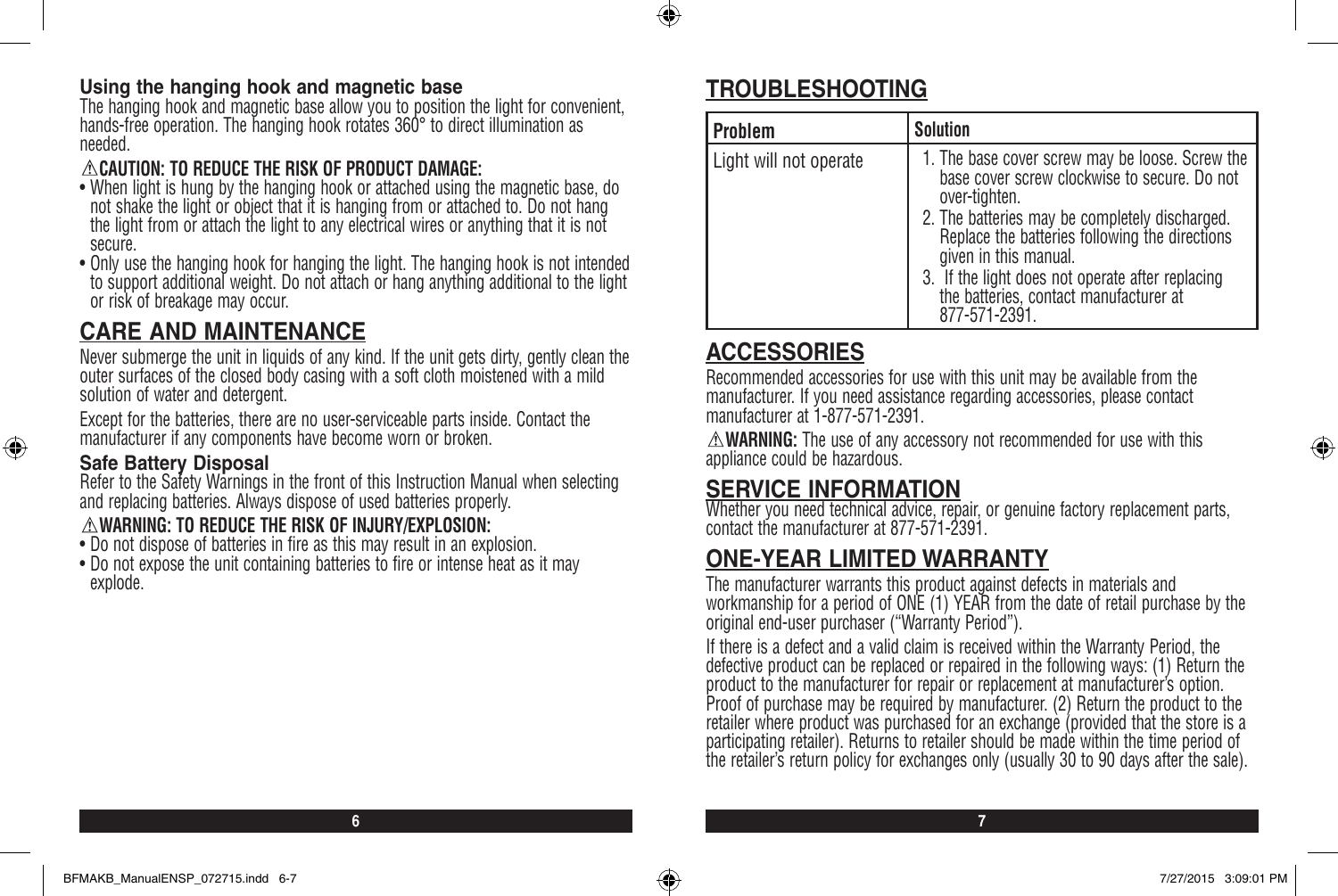Proof of purchase may be required. Please check with the retailer for their specific return policy regarding returns that are beyond the time set for exchanges.

This warranty does not apply to accessories, bulbs fuses and batteries, defects resulting from normal wear and tear, accidents, damages sustained during shipping, alterations, unauthorized use or repair, neglect, misuse, abuse, and failure to follow instructions for care and maintenance for the product.

This warranty gives you, the original retail purchaser, specific legal rights and you may have other rights which vary from state to state or province to province. This product is not intended for commercial use.

Please complete the Product Registration Card and return within 30 days from purchase of the product to: Baccus Global LLC, One City Centre, 1 North Federal Highway, Suite 200, Boca Raton, FL 33432. **Baccus Global LLC, toll-free number: 877-571-2391.** 

# **SPECIFICATIONS**<br>Light Bar:

⊕

14 bright white LEDs Power source: 3 "AA" alkaline batteries (may be sold separately)

Imported by Baccus Global LLC, One City Centre, 1 North Federal Highway, Suite 200, Boca Raton, FL 33432 www.Baccusglobal.com • 1-877-571-2391



 $\bigcirc$ 

**Catalog Number BFMAKB**

 $\bigoplus$ 

### LEA EL MANUAL ANTES DE DEVOLVER ESTE PRODUCTO POR CUALQUIER MOTIVO:

Si tiene una consulta o algún inconveniente con su producto, visite **HTTP://WWW.BACCUSGLOBAL.COM**

para obtener respuestas instantáneas las 24 horas del día. Si no encuentra la respuesta o no tiene acceso al Internet, llame al 1-877-571-2391 de Lunes a Viernes de 9 a.m. a 5 p.m. hora del este para hablar con un agente. Cuando llame, tenga a mano el número de catálogo.

#### **CONSERVE ESTE MANUAL PARA FUTURAS CONSULTAS.**

| Nº de Catálogo: BFMAKB                   | Julio 2015       |
|------------------------------------------|------------------|
| Derechos Reservados © 2015 Baccus Global | Impreso en China |

**8 9**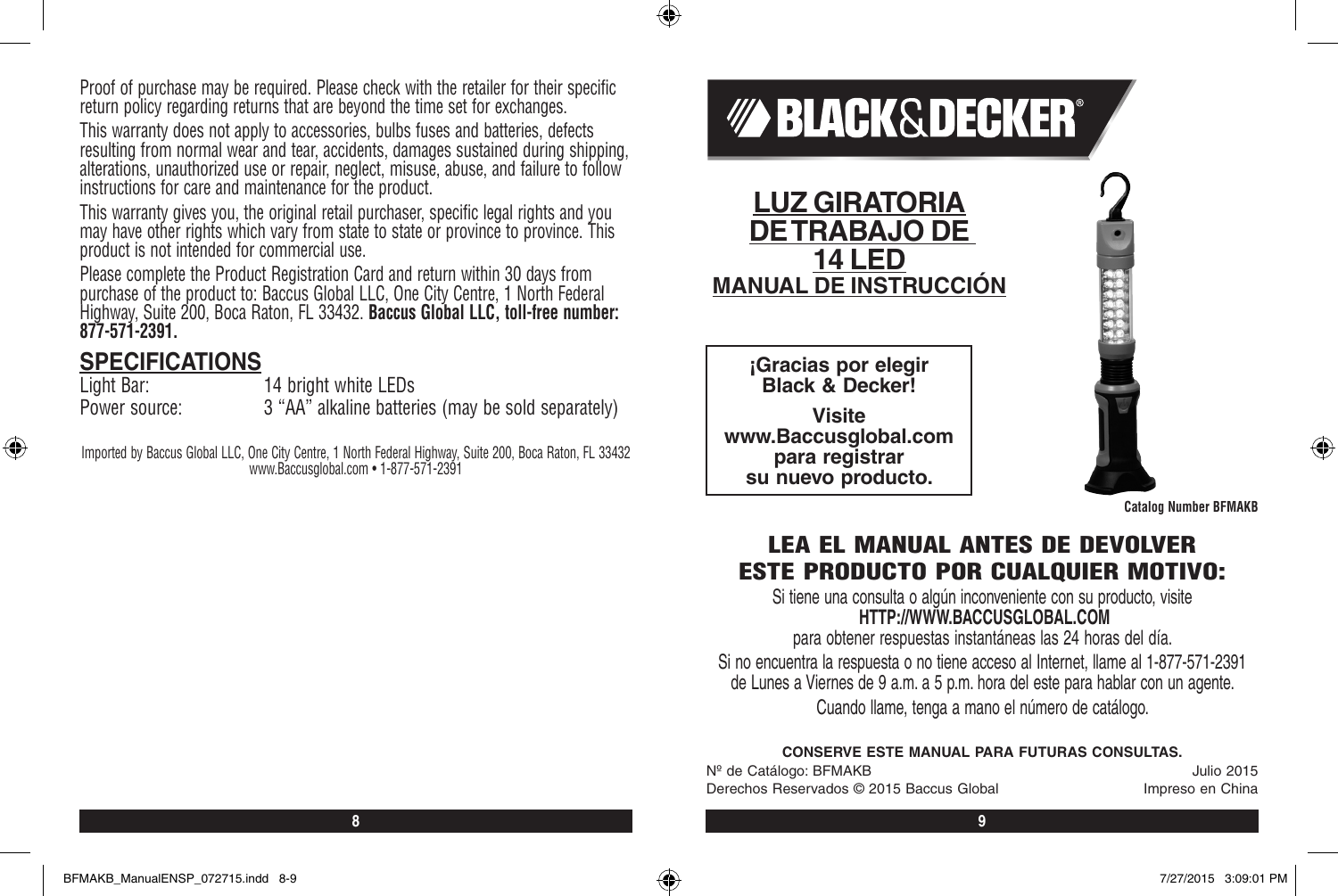# NORMAS DE SEGURIDAD / DEFINICIONES

**PELIGRO:** Indica una situación de peligro inminente que, si no se evita, provocará la muerte o lesiones graves.

**ADVERTENCIA:** Indica una situación de peligro inminente que, si no se evita, provocará la muerte o lesiones graves.

**PRECAUCIÓN:** Indica una situación de peligro potencial que, si no se evita, puede provocar lesiones leves o moderadas.

**PRECAUCIÓN:** Utilizado sin el símbolo de alerta de seguridad indica una situación de peligro potencial que, si no se evita, puede provocar daños a la propiedad.

**RIESGO DE OPERACIÓN INSEGURA.** Cuando se utilizan herramientas o equipos, siempre se deben respetar las precauciones de seguridad para reducir el riesgo de lesiones personales. La operación, el mantenimiento o la modificación incorrectos de herramientas o equipos pueden provocar lesiones graves y daños a la propiedad. Las herramientas y los equipos están diseñados para usos determinados. Fabricante recomienda encarecidamente que NO se modifique este producto y que NO se utilice para ningún otro uso que aquél para el que fue diseñado. Lea y comprenda todas las instrucciones operativas y las advertencias antes de utilizar cualquier herramienta o equipo.

# INSTRUCCIONES IMPORTANTES **DE SEGURIDAD**<br> **ADVERTENCIA:** Este producto o su cable de alimentación contiene plomo, una

sustancia química reconocida por el Estado de California como causante de cáncer, defectos de nacimiento u otros problemas reproductivos. Lávese las manos después de utilizarlo.

# **INSTRUCCIONES Y ADVERTENCIAS DE SEGURIDAD GENERALES**

**LEA TODAS LAS INSTRUCCIONES**<br> **ADVERTENCIA:** Lea todas las instrucciones antes de operar esta luz de trabajo. El incumplimiento de todas las instrucciones enumeradas a continuación **puede provocar una descarga eléctrica, un incendio o lesiones graves.**

### **ADVERTENCIA: PARA REDUCIR EL RIESGO DE DESCARGA ELÉCTRICA:**

- No ponga el luz en el agua o el otro líquido. No coloque ni guarde la luz donde pueda caerse o ser tirado en el agua o se mojen.
- Cargue (y utilice en modo corded) dentro solamente. No exponga el cargador al agua o cualquie otro líquido.
- No limpie la luz de trabajo con una aspersión de agua o similares.

### **PRECAUCIÓN: PARA REDUCIR EL RIESGO DE LESIONES O DAÑOS A LA PROPIEDAD:**

• **EVITE LOS AMBIENTES PELIGROSOS:**

 $\bigcirc$ 

- No utilice la luz en localizaciones húmedas o mojadas. Esta unidad NO es impermeable. No sumerja la luz en agua u otros líquidos.
- No funcione la luz cerca de líquidos inflamables o en atmósferas gaseosas o explosivas. Las chispas internas pueden encender los humos que causan daños corporales.
- No exponga esta unidad extremadamente a las temperaturas altas, a las llamas o a las chispas.
- **REDUCIR EL RIESGO DE LESIÓN,** la supervisión cercana es necesaria cuando una aplicación se utiliza cerca de niños.
- **ALMACENE LAS APLICACIONES OCIOSAS DENTRO.** Cuando son paradas, las aplicaciones se deben almacenar dentro en los lugares secos y altos o inmovilizados - fuera del alcance de niños.
- **USO DE ACCESORIOS Y DE ACCESORIOS.** Utilice solamente los accesorios recomendados o vendidos por el fabricante.
- **VERIFIQUE QUE NO HAYA PIEZAS DAÑADAS.** Antes de volver a utilizar la luz, se debe controlar cualquier protección u otra pieza que esté averiada para determinar si funcionará correctamente y realizará la función para la que fue diseñada. Una parte que se daña que debe ser reparado o ser substituido correctamente por el fabricante a menos que se indicare contrariamente a otra parte en este manual de la instrucción. Haga interruptores defectuosos substituir por el fabricante. No utilice la herramienta si el botón del modo ligero no le da vuelta por intervalos.
- No funcione esta unidad con desaparecidos o un tubo de la luz..
- No toque la superficie del tubo de luz en cualquier momento.
- No funcione la luz sin la lente en el lugar.
- No desmonte el cuerpo principal de la unidad. Con excepción de las 3 baterías de celda seca del tamaño del "AA", no hay piezas usuario-reemplazables.

**10 11**

♠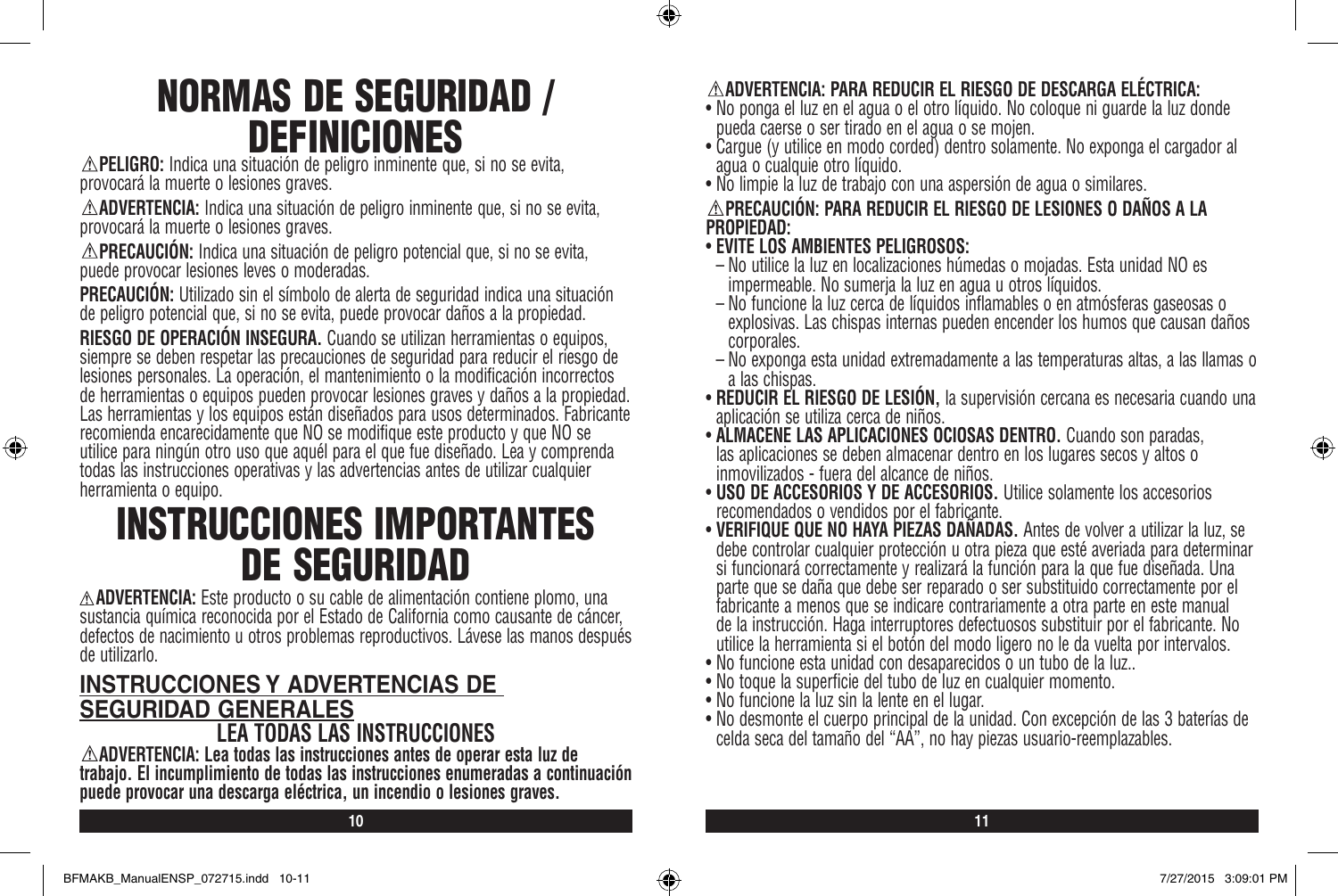### **INSTRUCCIONES DE SEGURIDAD PARA BATERÍAS ALCALINAS**

**ADVERTENCIA: Las baterías pueden estallar, o escape, y pueden causar lesión o fuego. Para reducir este riesgo:**

- **Utilice solamente las "AA" baterías alcalinas seca en esta unidad.**
- Siga cuidadosamente todas las instrucciones y advertencias en la etiqueta y el paquete de la batería.
- Inserte siempre las baterías correctamente con respecto a la polaridad (+ y -), marcada en la batería y el equipo.
- No ponga en cortocircuito los terminales de la batería.
- No cargue las baterías.

⊕

- No mezcle baterías viejas con nuevas, o alcalinas, estándar (carbón-cinc) y recargables (níquel-cadmio o níquel metal hidruro). Substituya todos al mismo tiempo por baterías nuevas de la misma marca de fábrica y mecanografíe.
- Quite las baterías muertas inmediatamente y disponga por códigos locales.
- No disponga de las baterías en fuego.
- Mantenga baterias fuera del alcance de los niños.
- Quite las baterías si el dispositivo no es utilizado por varios meses.

"Transportar baterías puede provocar incendios si las terminales de la batería entran en contacto accidentalmente con materiales conductivos como llaves, monedas, herramientas de mano y similares. El Departamento de Transporte y Normas para Materiales Peligrosos EE.UU. (HMR) concretamente prohíben transportar baterías comercialmente o en aviones (es decir, empacadas en maletas y equipaje de mano) A MENOS que estén debidamente protegidas contra cortocircuitos. Tanto, cuando transporte baterías individuales, asegúrese de que las terminales de la batería estén protegidos y bien aislados de materiales que pudieran entrar en contacto y causar un cortocircuito."

# CONSERVE ESTAS INSTRUCCIONES **INTRODUCCIÓN**

Felicitaciones por adquirir su nuevo *luz de trabajo de Black & Decker*. **Lea el manual de instrucción y siga las instrucciones cuidadosamente antes de utilizar su nuevo luz de trabajo.**

# **CARACTERÍSTICAS**

 $\bigcirc$ 



- 1. Base magnética
- 2. Cubierta de la base
- 3. Tornillo que asegura la base
- 4. Tres (3) "AA" baterías alcalinas seca (puede ser vendido por<br>separado)
- 5. Gancho colgante
- 6. 14 ultra brillantes LEDs
- 7. Tubo del pivote
- 8. Botón del modo ligero (alto/ medio/apagado/destella)

# **FUENTE DE ENERGÍA**

La unidad es accionada por tres "AA" baterías alcalinas seca (puede ser vendido por separado). Desatornille el tornillo bajo de la cubierta (a la izquierda) y quite la cubierta baja. Inserte las baterías según lo descrito en el compartimiento, observando las precauciones que siguen. Substituya y asegure la cubierta baja atornillando el tornillo bajo de la cubierta a la derecha. No apriete demasiado.

### **PRECAUCIONES**

- Al substituir las "AA" baterías alcalinas seca: No mezcle viejas y nuevas, alcalinas o recargables (níquel-cadmio o de hidruro metálico de níquel) baterías. Inserte siempre las baterías correctamente con respecto a la polaridad  $(+ y -)$ , marcada en la batería y el equipo. Quite las baterías muertas inmediatamente y disponga por códigos locales.
- Siga todas las advertencias con respecto a las baterías en la sección "instrucciones importantes sobre seguridad" de este manual.